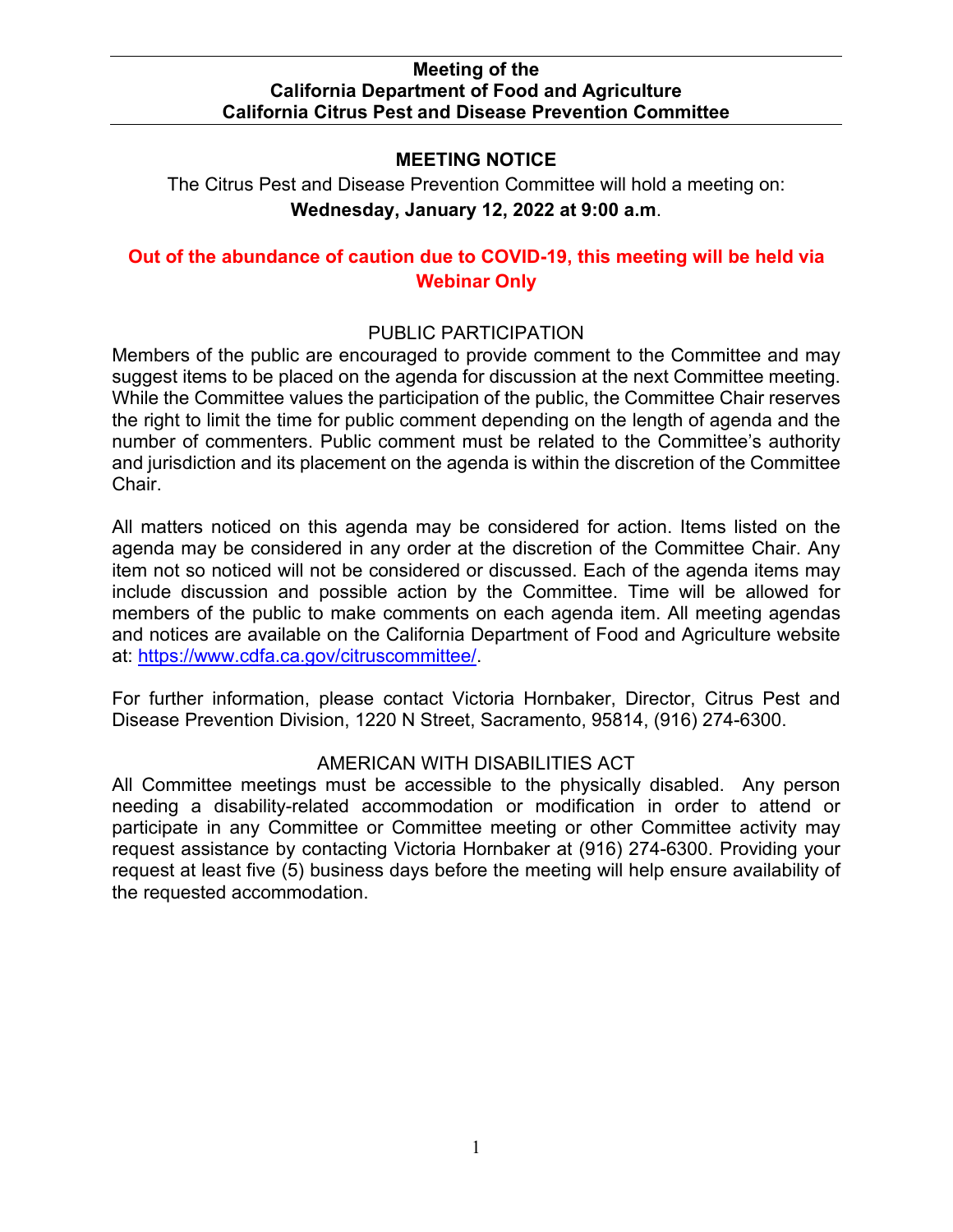## **Wednesday, January 12, 2022 at 9:00 a.m.**

## **Out of the abundance of caution due to COVID-19, this meeting will be held via Webinar Only**

- This Meeting is Open to the General Public and Available via Webinar –

Reserve your Webinar seat at:

[https://attendee.gotowebinar.com/register/611074892002556429](https://gcc02.safelinks.protection.outlook.com/?url=https%3A%2F%2Fattendee.gotowebinar.com%2Fregister%2F611074892002556429&data=04%7C01%7CDavid.Gutierrez%40cdfa.ca.gov%7C0402800f9d3647f7a2df08d8fba12b67%7Cafdfd251a22248978cbaae68cabfffbc%7C0%7C0%7C637536016924515772%7CUnknown%7CTWFpbGZsb3d8eyJWIjoiMC4wLjAwMDAiLCJQIjoiV2luMzIiLCJBTiI6Ik1haWwiLCJXVCI6Mn0%3D%7C1000&sdata=9w4V2Kz2mCwSzUyAK8FffIi%2B004ysGHisVu2V7Gnqrs%3D&reserved=0) 

 Participant Code: 845-221-500 To log in anonymously enter "guest" for name and a blind email account or Call in anonymously at: Toll Free Number: 877-309-2071 Attendee will be in listen only mode

## **AGENDA**

- **Jim Gorden,** Chairman 1. Call to Order, Welcome and Opening Comments
- 2. Roll Call **David Gutierrez,** CDFA
- **Jim Gorden,** Chairman 3. Public Comment
- **Jim Gorden,** Chairman a. Minutes from November 10, 2021 Committee Meeting 4. Approval of Consent Agenda Items
- 5. Finance Subcommittee Report **Bob Felts, Jr.,** Chair, Finance Subcommittee
	- a. Review 2020/2021 Budget Expenditures and Revenue Bob Felts, Jr.
	- b. Review 2021/2022 Budget Expenditures and Revenue Bob Felts, Jr.
	- c. Discussion on Realigning the Committee Fiscal Year Bob Felts, Jr.
		- i. Action Item Recommendation to Move Budget Year to State Fiscal Year
- 6. Executive Committee Report
	- **Jim Gorden**, Chairman
	- a. CPDPC Bylaws Discussion Victoria Hornbaker
	- b. PEIR Update Victoria Hornbaker
		- i. PEIR Contract Funding Victoria Hornbaker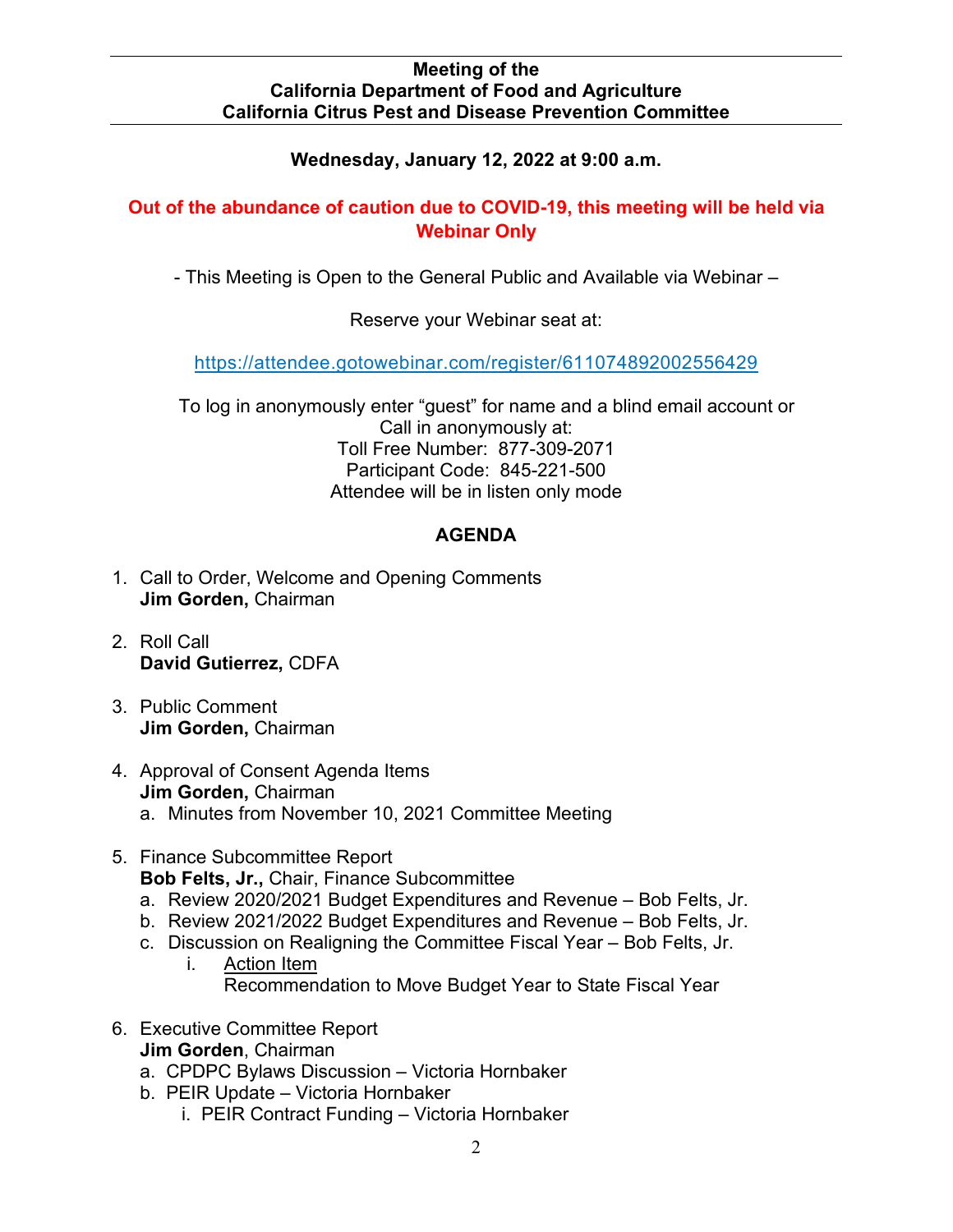- c. Election of New Committee Officers Jim Gordon
- d. Filling Committee Vacancies David Gutierrez
- 7. Operations Subcommittee Report **Keith Watkins**, Chair, Operations Subcommittee

Updates

- a. Strategic Priority 1 Find and Eradicate HLB
	- i. Laboratory Update Lucita Kumagai
	- ii. HLB Risk Survey David Phong
	- iii. CDFA Operational Update David Gutierrez
- b. Strategic Priority 2 -Control ACP Movement and Enforce Regulations
	- i. CDFA Regulatory and County Agreement Update Keith Okasaki
- d. Strategic Priority 3 ACP Control/Suppression
	- i. GL Update Sara Khalid
	- ii. Biocontrol Update Dr. David Morgan
- 8. Science Subcommittee Report

**Dr. Etienne Rabe**, Chair, Science and Technology Subcommittee Strategic Priority 4 – Improve Data Technology, Analysis and Sharing

- a. Ethyl Formate Registration Update Dr. Etienne Rabe
- b. Neonicotinoid Risk Mitigation Update Dr. Etienne Rabe
- c. Spray and Move List Review Victoria Hornbaker
- d. DATOC Update Dr. Neil McRoberts
- e. Sweet Orange Scab Quarantine Regulation Update Keith Okasaki
- f. Science Advisory Panel Update Victoria Hornbaker
- 9. Outreach Subcommittee Report **Mark McBroom,** Chair, Outreach Subcommittee
	- a. Strategic Priority 5 Outreach and Education
		- i. Outreach Update Price Adams
- 10. USDA Update **Helene Wright,** USDA State Plant Health Director
- 11. CCM Report **Casey Creamer**, CCM President
- 12. CRB Report **Marcy Martin,** CRB President
- 13. CPDP Report **Dr. Subhas Hajeri,** CCTEA Program Director
- 14. Recap of Action Items from this Meeting **Fernando Berber**, CDFA